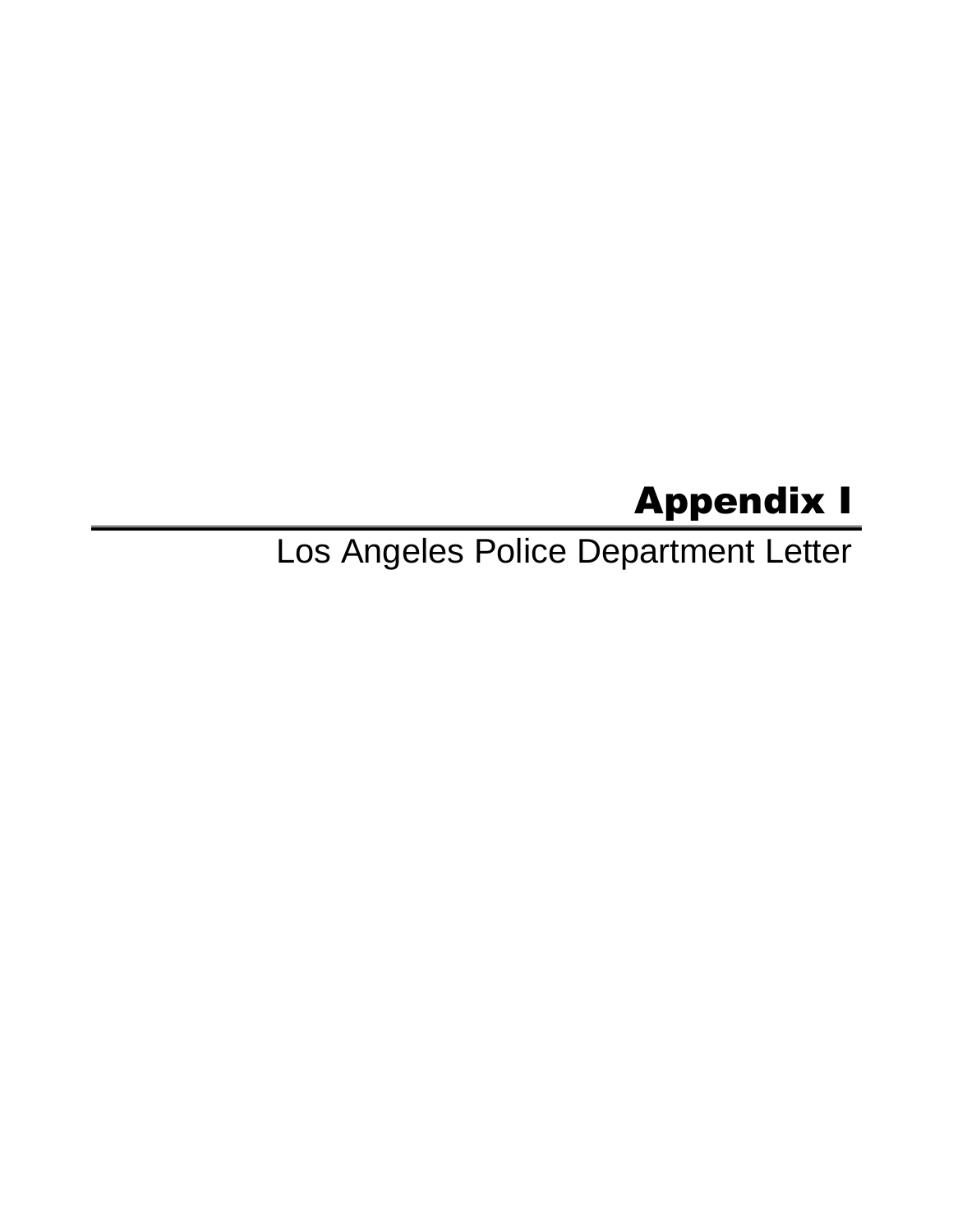## LOS ANGELES POLICE DEPARTMENT

**MICHEL R. MOORE**  Chief of Police



Mayor

P. 0. Box 30158 Los Angeles, CA 90030 Telephone: (213) 486-6000 TDD: (877) 275-5273 Ref #:1.18.2

December 17, 2020

Bradley Furuya Department of City Planning 221 N Figueroa Street Suite 1350 Los Angeles, CA 90012

Dear Bradley Furuya: [ENV-0000-0000-EIR]

The proposed, "1000 Seward Project," is located at 1000-1006 Seward Street and 1003,1007, and 1013 Hudson Avenue, Los Angeles, CA. 90038. This project contains additional addresses. These locations are all located in Reporting District 0656. This "RD" falls within the geographical boundaries of the Los Angeles Police Department's Hollywood Division. A project of this size could have a minor impact on police services within Hollywood Division's Community area. The Department is available to advise you on crime prevention features appropriate for the design of the properties in this project. The Department strongly recommends that the developers contact Community Outreach and Development Division's, Crime Prevention Through Environmental Design (CPTED) Officer Alfonso Velasco at e-mail address: CPTED@lapd.online.

Upon completion of the project, you are encouraged to provide the Commanding Officer of Hollywood Community Police Station with a diagram copy of each portion of the property. Hollywood Community Police Station's Commanding Officer is Captain III Steven Lurie. Hoilywood Division is located at 1358 N Wilcox Ave, Los Angeles CA., 90028 (RD 0666). Captain Lurie's phone number is (213) 972-2971. The diagram should include access routes and any additional information that might facilitate police response.

Should you have any further questions, please contact Officer Alfonso Velasco at the LAPD Community Outreach and Development Division, (213) 486-6000.

Respectfully,

MICHEL R. MOORE Chief of Police

MICHEL R. MOORE<br>Chief of Police<br>AARON C. PONCE, Captain<br>Commanding Officer

Commanding Officer Community Outreach and Development Division

Enclosure

**AN EQUAL EMPLOYMENT OPPORTUNITY EMPLOYER www.LAPDonline.org www.jainLAPD.com**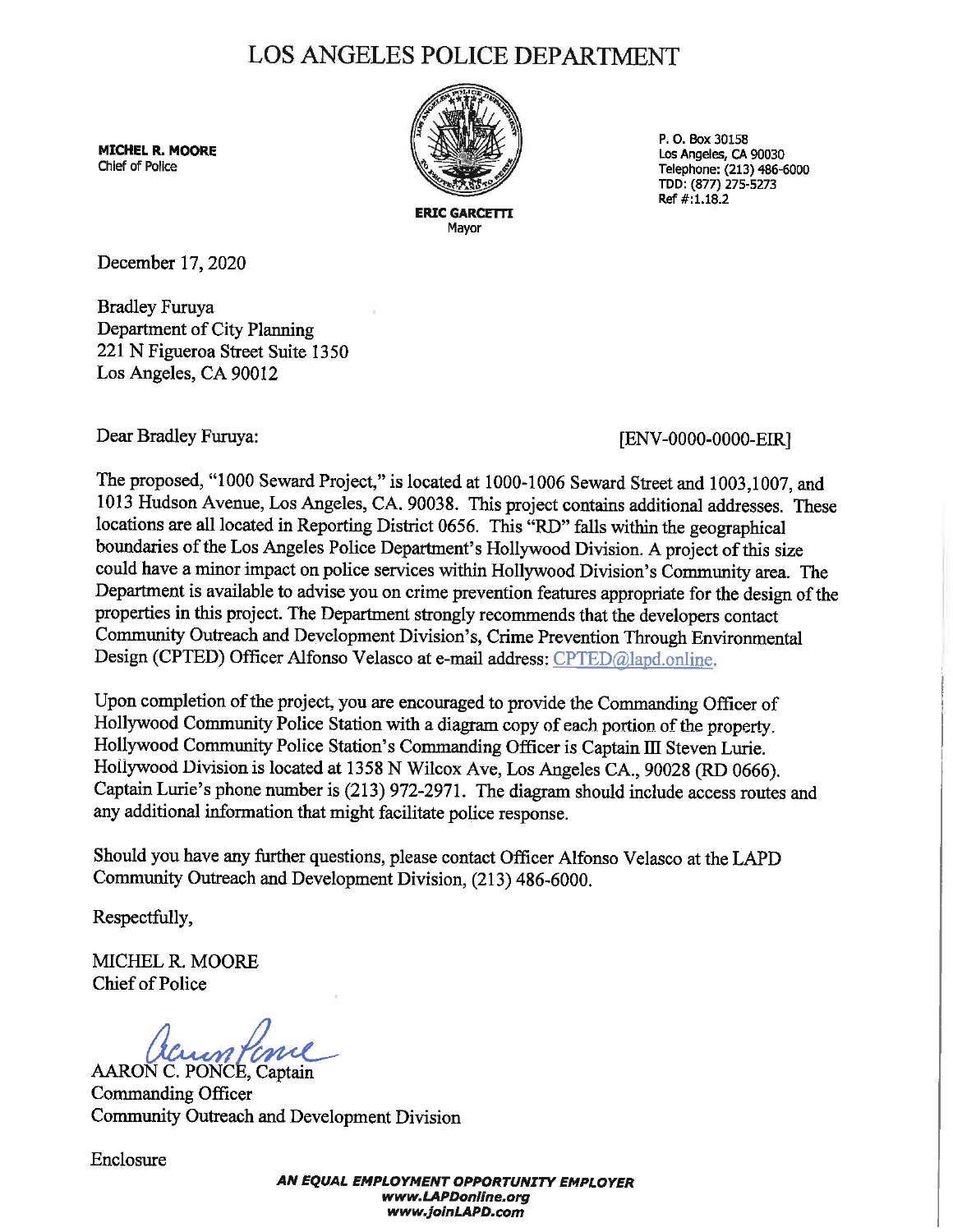Page 2

### **The following report was prepared for the "1000 Seward Project" in accordance with Section 15083 of the California Environmental Quality Act (CEQA):**

### *Project Location / Description:*

The "1000 Seward Project" (APN: 0000-000-000) is located at 1000, and 1006 Seward Street, Street, Los Angeles, CA. 90038. The project's additional locations are, 1003, 1007, and 1013 Hudson Avenue, and 6565 Romaine Street, Los Angeles CA. 90038 These additional addresses are also located in the City of Los Angeles's Hollywood area.

The proposed project plans under option A is the demolish of both existing buildings and development of a 136,200 square feet of office use. Under option B the existing 8,442 square feet studio and production building would be demolish. The 2,551 square building would be retained, and the project would develop 148,400 square feet of office, and retail use. The project under both Plan A, and B would be located within a single ten story building and provide 310 vehicular parking spaces and 55 bicycle spaces, within four subterranean levels.

#### *Project Distance and Times:*

The 1000-1006 Seward Street addresses are approximately 0.6 mile at 3 minutes from the Hollywood Area Community Police Station. The 1003, 1007,1013 Hudson Avenue and 6565 Romaine addresses are 0.6 miles and 3 minutes from the Hollywood Area Community Police Station.

These times and distances were calculated from a departure point starting from the Hollywood Area Community Police Station. These arrival times were also configured utilizing some traffic delays, but estimated times of arrival can vary depending on divisional call load, traffic delays and types of calls.

The Reporting District for the Hollywood Area Community Police Station is RD 0666. Their phone number is (213) 972-2971.

#### *Divisional Geographic's / Demographics*:

Hollywood Area Community Police Station's "Geographical Patrol Area", is approximately 13.34 square miles and consists of 35 Reporting Districts. The service boundaries for Hollywood Area are as follows:

To the *West* is North La Brea, Romaine Street, Los Angeles County- West Hollywood Boundary, Fountain Avenue, North Fairfax Avenue, Los Angeles County West Hollywood Boundary, Ozeta Terrace, North Clark Street, Ozeta Terrace, Los Angeles County West Hollywood Boundary (land only delineation, no streets), City of Beverly Hills Boundary (land only delineation, no streets), Briarcrest Road and Los Angeles Police Department's- West Los Angeles Division Boundary.

To the *North* is Mulholland Drive, U.S. 101 Hollywood Freeway, Barham Boulevard and Los Angeles Police Department's North Hollywood Division Boundary.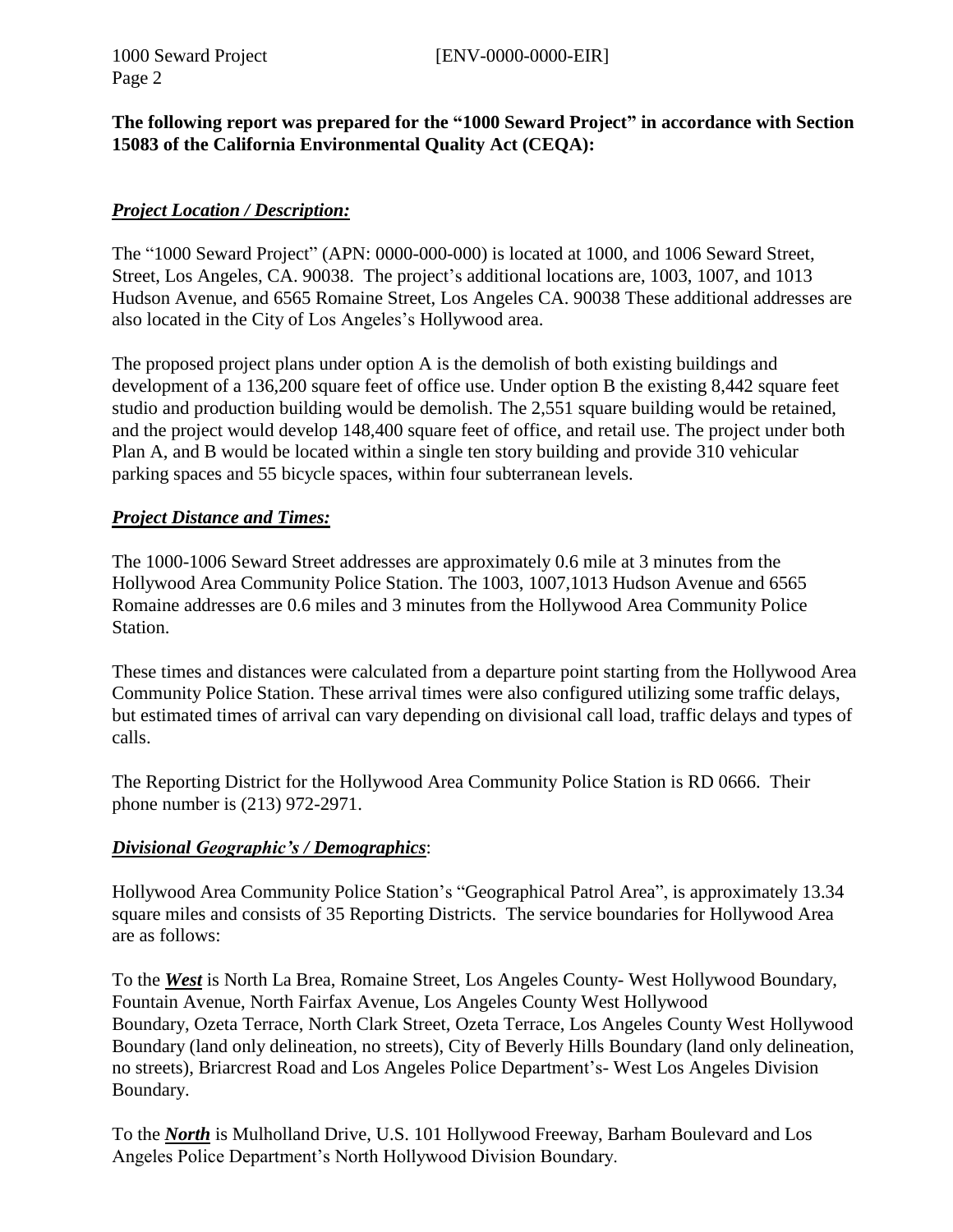1000 Seward Project [ENV-0000-0000-EIR]

Page 3

To the *East* is Los Angeles Police Department's Northeast Division Boundary (land only delineation, no street), Fern Dell Drive, Los Feliz Boulevard, Western Avenue, franklin Avenue and Normandie Ave.

To the *South* is Melrose Avenue, Soward Street and Willoughby.

The proposed, "1000 Seward Project" is in *RD 0656.* The borders for *RD 0656* are as follows:

#### *Reporting District 0656*

To the *West* is Gower Street. To the *North* is Santa Monica Boulevard. To the *East* is Seward Street. To the *South* is Willoughby Monica.

Hollywood Division has approximately 387 sworn personnel and 15 civilian support staff. The Hollywood Area of Los Angeles is a culturally diverse community with a residential population of over 165,000 people. The officer to resident ratio is 1 officer to every 426.4 residents (426.4:1). For a 13.34 square mile area. This population amount does not reflect citizens from outside the area visiting local businesses, churches, residences and educational institutions.

Additionally, department wide, the Los Angeles Police Department currently has 9,854 sworn personnel and 2,961 civilian employees. These city police employees cater to a Los Angeles City population of approximately 3,979,576. This population amount is current as of May 21, 2020 (according to 2010-2018 American Community Survey and The US Census). Additionally, this amount does not include non-residents, but only reflects those individuals that responded to the 2010 Census. This population also equates to a resident to officer ratio of 398.3 residents for every 1 officer (398.3:1). 4,015,940 depicts a firm registered value of the population for the City of Los Angeles. However, this number can also be fluid.

The ethnic break down of The City of Los Angeles, according to the 2010-2018 American Community Survey and The US Census is:

- 48.5% Hispanic / Latino
- 28.7% White (Non-Hispanic)
- **11.3% Asian**
- 9.6% Black / African American
- 0.2% Native American
- 0.2% Native Hawaiian / Pacific Islander
- $\blacksquare$  3.1% Other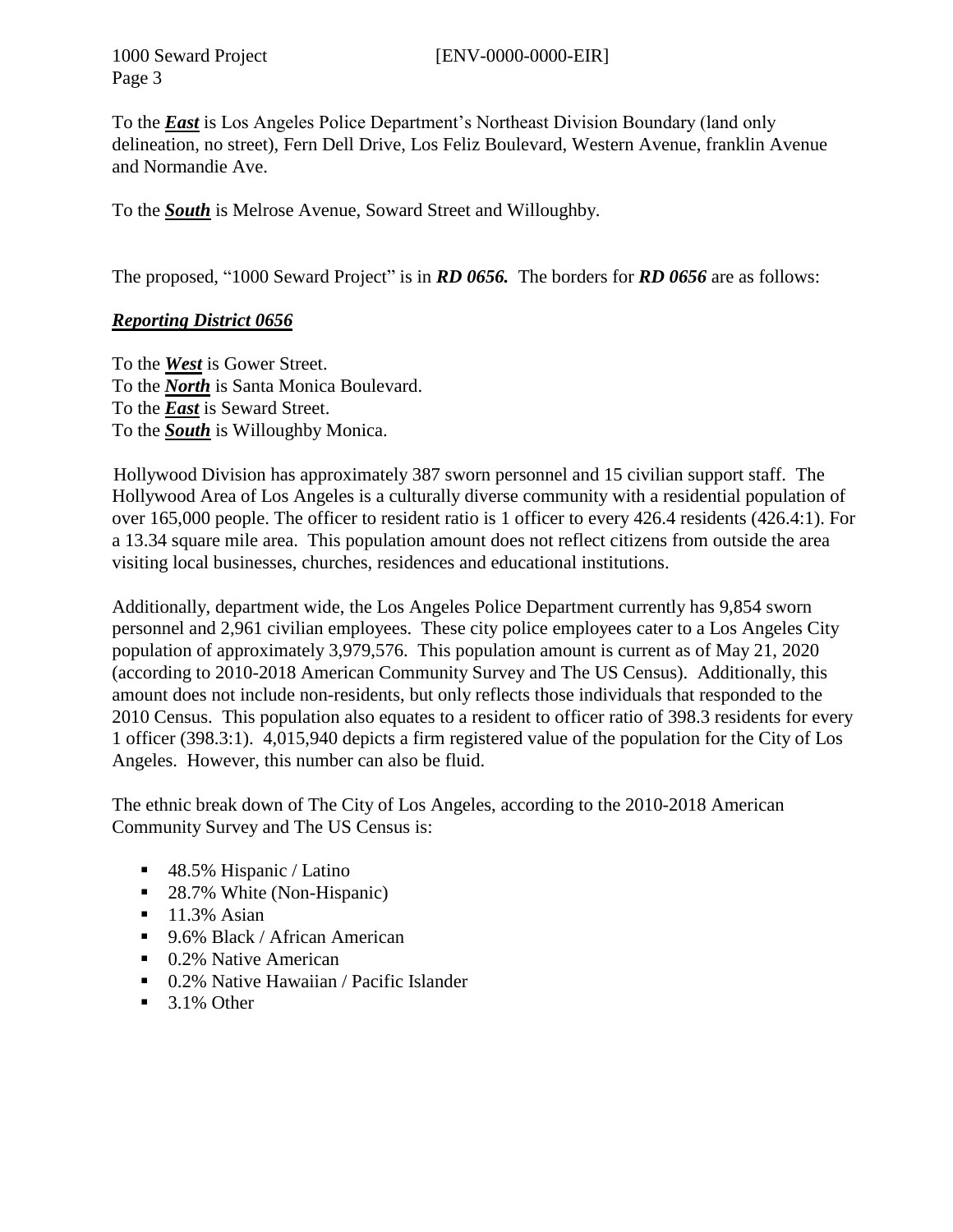#### *Divisional Support and Communication*:

There are many specialized support units, divisions and services available to Hollywood Division within the LAPD (i.e., Air Support, Detectives, K9 and Metro / SWAT) to support any additional policing needs. These services are available to supplement and complement the division's policing services. In utilizing these available resources, the Los Angeles Police Department can meet the demands for police services for the 1000 Seward Project.

Hollywood Area Community Police Station's emergency response system is directly linked to the Los Angeles Police Department's Communication Dispatch Center. Communication Division has the responsibility to staff the Dispatch Center with incident trained personnel that will respond to radio and telephoned calls for service. They would then dispatch these requests to the proper emergency personnel involved, to provide them with the necessary information to execute their duties. These operations are performed on a 24 hour a day, 7 days a week, 365 days a year basis. This includes 911 emergency calls (police, fire and medical). In referencing Communication Division, their main area of concentration is to manage, and dispatch police calls for service. Communication Division's Emergency Operations Center (EOC / DOC), also works in concert with The Los Angeles Fire Department's (LAFD), Metropolitan Fire Communications Center (MFC). Additional emergency response entities that Communication Division interacts with are, Los Angeles County Fire (LACoFD), Los Angeles County Sheriff Department (LASD) and other regional agencies, to ensure coordinated responses to emergency incidents.

#### *Divisional Response Times*:

According to the Los Angeles Police Department's Computer Statistics (COMPSTAT'S) Division, the average police response time to emergency, high priority calls in the Hollywood Division Area (Code 3 calls) was 3.6 minutes (as of November 14, 2020). This was done with a dispatch median time of 1.4 minutes. The medium high priority response time (Code 2) as of November 14, 2020 was 11.8 minutes. This was done with a dispatch median time of 5.1 minutes. Low priority, nonemergency response times as of November 14, 2020 was 33.9 minutes. These low priority calls had a dispatch median time of 9.7 minutes.

Citywide response times during this same 4-week period were 4.3 minutes for emergency, high priority calls with a dispatch median time of 1.5 minutes. The medium high priority response times were 13.3 minutes with a dispatch time of 4.1 minutes. Low priority response times were 30.7 minutes with a dispatch time of 12.8 minutes.

These response times were taken from the statistics submitted by Hollywood Division and CompStat's for a 4-week period between October 18, 2020 through November 14, 2020.

During this same 4-week period, Hollywood Division answered 363 emergency calls for service, 1,422 medium high priority calls and 1,531 low priority calls. Citywide, the Los Angeles Police Department answered 6,935 emergency calls for service, 25,494 medium high priority calls and 25,839 low priority calls. The response times stated are adequate performance times for this police division.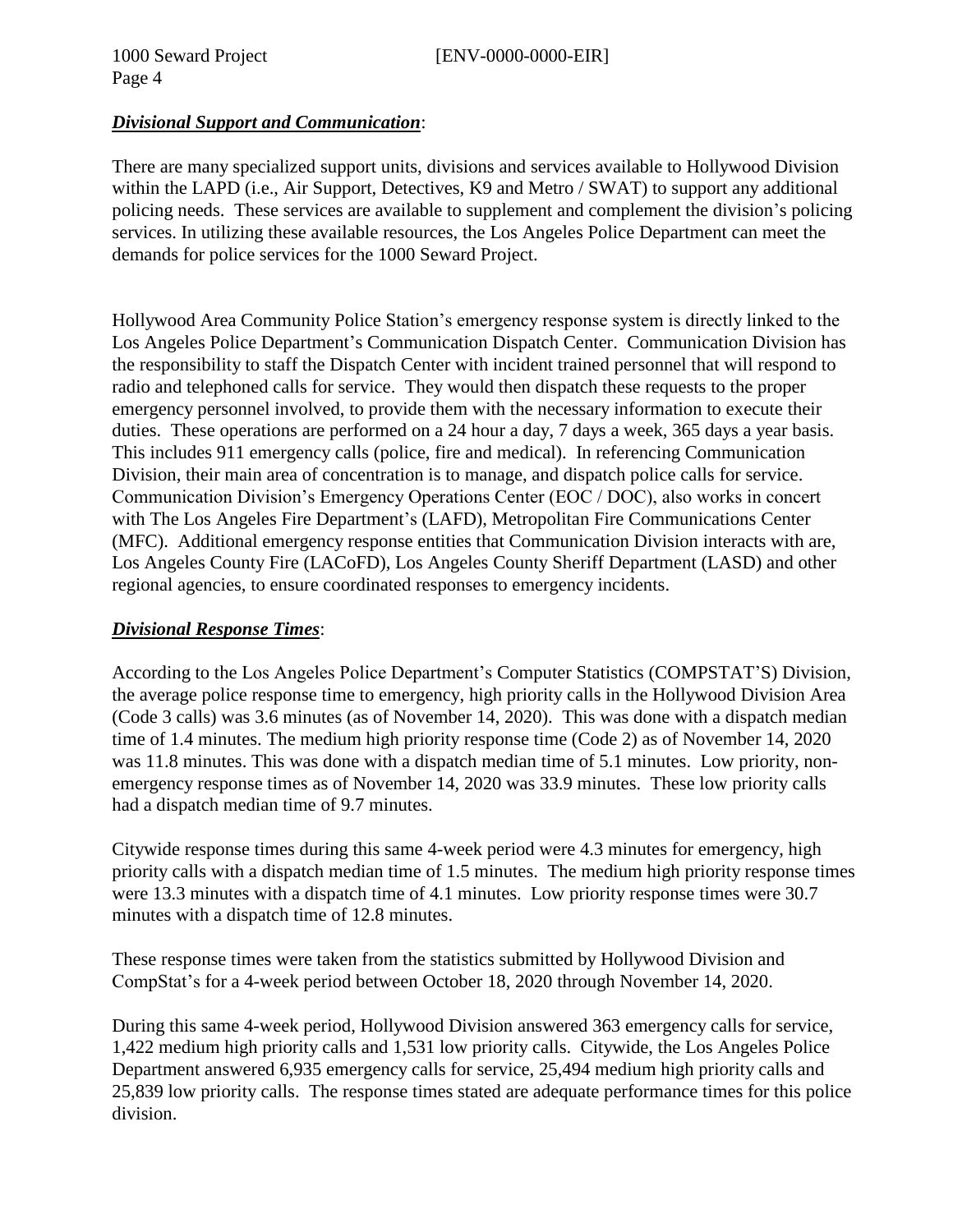### *Statistics*:

The following are one month of crime statistics for RD 0656 and 5-year crime statistics for Hollywood Division (HWD) for the years 2016- 2020. Included also, are Citywide crime statistics, broken down by month for this same time.

| <b>Hollywood Division</b><br><b>Crime YTD and 5-year totals</b> | 2020 | 2019           | 2018 | 2017           | 2016 | Crime in RD 0656<br>11-15-2020 / 12-12-2020 |
|-----------------------------------------------------------------|------|----------------|------|----------------|------|---------------------------------------------|
| Violent Crime                                                   | 1240 | 1279           | 1290 | 1228           | 1148 | 12                                          |
| <b>Property Crime</b>                                           | 3627 | 4272           | 4359 | 4220           | 4061 | 5                                           |
| Homicide                                                        | 6    | $\overline{4}$ | 7    | $\overline{2}$ | 7    | $\theta$                                    |
| Rape                                                            | 75   | 117            | 130  | 158            | 133  | $\theta$                                    |
| Robbery                                                         | 395  | 483            | 491  | 448            | 481  | $\Omega$                                    |
| <b>Aggravated Assault</b>                                       | 764  | 675            | 662  | 620            | 527  | 7                                           |
| <b>Burglary</b>                                                 | 553  | 418            | 459  | 407            | 508  |                                             |
| Motor Vehicle Theft                                             | 611  | 363            | 445  | 504            | 549  | $\overline{2}$                              |
| <b>Burglary Theft from Vehicle</b>                              | 1152 | 1565           | 1598 | 1740           | 1385 |                                             |
| Personal / Other Theft                                          | 1311 | 1926           | 1857 | 1569           | 1619 |                                             |

#### *Additional Project Reporting Districts***:** This section was left blank on purpose.

| <b>Hollywood Division</b>          | <b>Crime in RD</b>      |
|------------------------------------|-------------------------|
|                                    | 11-15-2020 / 12-12-2020 |
| Violent Crime                      |                         |
| <b>Property Crime</b>              |                         |
| Homicide                           |                         |
| Rape                               |                         |
| Robbery                            |                         |
| <b>Aggravated Assault</b>          |                         |
| <b>Burglary</b>                    |                         |
| <b>Motor Vehicle Theft</b>         |                         |
| <b>Burglary Theft from Vehicle</b> |                         |
| Personal / Other Theft             |                         |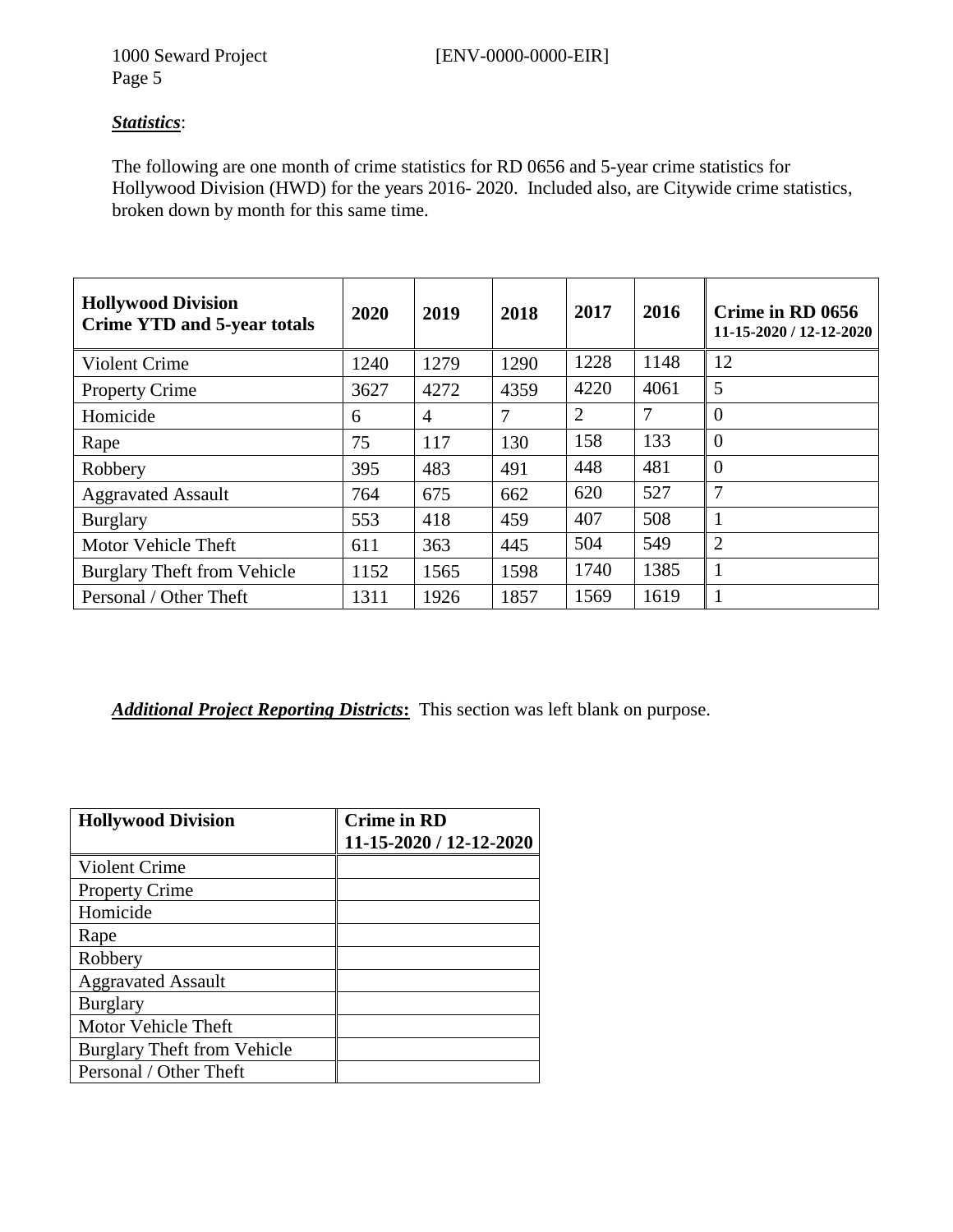| <b>10 Month HWD</b><br><b>Crime 2020</b> | <b>Violent Crime</b> | <b>Property Crime   Homicide</b> |                | Rape           | <b>Robbery</b> | <b>Aggravated Assault</b> |
|------------------------------------------|----------------------|----------------------------------|----------------|----------------|----------------|---------------------------|
| <b>JAN</b>                               | 86                   | 271                              | $\mathbf{1}$   | 5              | 36             | 44                        |
| <b>FEB</b>                               | 74                   | 304                              | $\overline{2}$ | 10             | 23             | 39                        |
| <b>MAR</b>                               | 91                   | 272                              | $\overline{0}$ | $\overline{4}$ | 34             | 53                        |
| <b>APR</b>                               | 99                   | 305                              | 3              | $\overline{0}$ | 34             | 62                        |
| <b>MAY</b>                               | 103                  | 376                              | 3              | 5              | 27             | 68                        |
| <b>JUN</b>                               | 118                  | 332                              | $\theta$       | 12             | 42             | 64                        |
| <b>JUL</b>                               | 109                  | 291                              | $\overline{0}$ | 6              | 31             | 72                        |
| AUG                                      | 97                   | 301                              | $\overline{2}$ | 5              | 27             | 63                        |
| <b>SEP</b>                               | 123                  | 275                              | $\overline{2}$ | 12             | 30             | 79                        |
| OCT                                      | 96                   | 246                              | $\overline{2}$ | $\overline{4}$ | 37             | 53                        |
|                                          |                      |                                  |                |                |                |                           |

| 10 Month<br><b>HWD</b> Crime |     |    | <b>Burglary</b> Motor Vehicle Theft Burglary Theft from<br><b>Vehicle</b> | <b>Personal/Other</b><br><b>Theft</b> | <b>Simple Assault</b> |
|------------------------------|-----|----|---------------------------------------------------------------------------|---------------------------------------|-----------------------|
| 2020                         |     |    |                                                                           |                                       |                       |
| <b>JAN</b>                   | 32  | 47 | 108                                                                       | 84                                    | 61                    |
| <b>FEB</b>                   | 50  | 60 | 52                                                                        | 112                                   | 60                    |
| MAR                          | 54  | 45 | 85                                                                        | 88                                    | 63                    |
| <b>APR</b>                   | 50  | 80 | 104                                                                       | 71                                    | 56                    |
| <b>MAY</b>                   | 103 | 71 | 114                                                                       | 88                                    | 58                    |
| <b>JUN</b>                   | 49  | 89 | 102                                                                       | 92                                    | 65                    |
| <b>JUL</b>                   | 52  | 77 | 91                                                                        | 71                                    | 45                    |
| AUG                          | 51  | 60 | 95                                                                        | 95                                    | 60                    |
| <b>SEP</b>                   | 44  | 72 | 83                                                                        | 76                                    | 73                    |
| <b>OCT</b>                   | 30  | 70 | 69                                                                        | 77                                    | 63                    |
|                              |     |    |                                                                           |                                       |                       |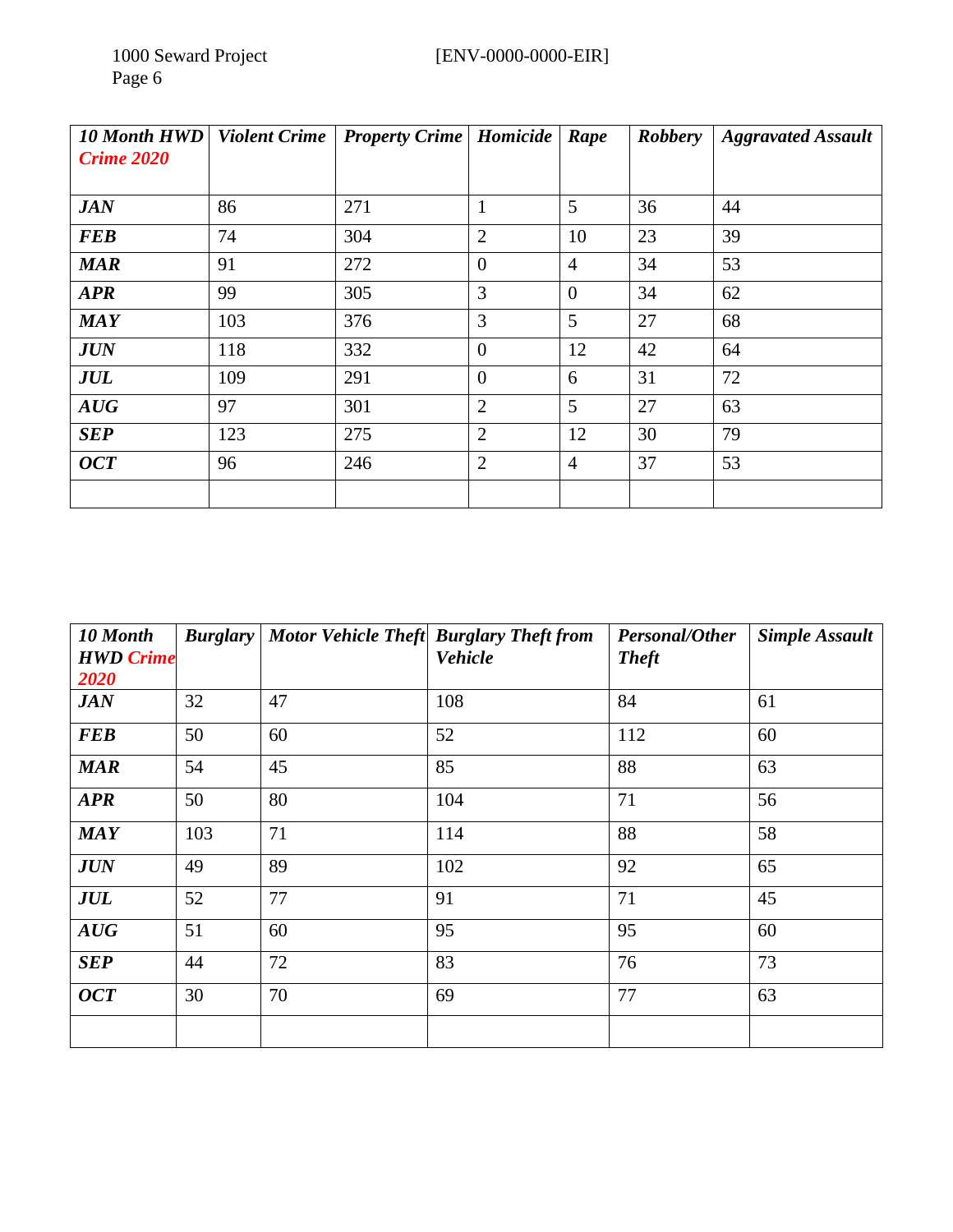| 12 Month<br><b>HWD</b><br><b>Crime 2019</b> | <b>Crime</b> | <b>Crime</b> | <b>Violent Property Homicide</b> | <b>Rape</b>     |    | Robbery Aggravated<br><b>Assault</b> | <b>Burglary</b> | <b>Motor</b><br><b>Theft</b> | <b>Burglary</b><br><b>Vehicle Theft from</b><br><b>Vehicle</b> | Personal /<br><b>Other Theft</b> |
|---------------------------------------------|--------------|--------------|----------------------------------|-----------------|----|--------------------------------------|-----------------|------------------------------|----------------------------------------------------------------|----------------------------------|
| <b>JAN</b>                                  | 84           | 379          | $\mathbf{1}$                     | 5               | 35 | 43                                   | 49              | 55                           | 158                                                            | 117                              |
| <b>FEB</b>                                  | 99           | 365          | $\overline{0}$                   | $\overline{3}$  | 52 | 44                                   | 37              | 54                           | 150                                                            | 124                              |
| <b>MAR</b>                                  | 109          | 326          | $\mathbf{1}$                     | $\overline{2}$  | 58 | 48                                   | 34              | 61                           | 113                                                            | 118                              |
| <b>APR</b>                                  | 88           | 357          | $\mathbf{1}$                     | $\overline{4}$  | 31 | 52                                   | 33              | 57                           | 124                                                            | 143                              |
| <b>MAY</b>                                  | 92           | 331          | $\overline{0}$                   | $5\overline{)}$ | 45 | 42                                   | 28              | 64                           | 118                                                            | 121                              |
| <b>JUN</b>                                  | 116          | 286          | $\mathbf{1}$                     | 7               | 41 | 67                                   | 18              | 51                           | 90                                                             | 127                              |
| JUL                                         | 96           | 317          | $\theta$                         | 6               | 36 | 54                                   | 52              | 48                           | 105                                                            | 112                              |
| <b>AUG</b>                                  | 83           | 330          | $\overline{0}$                   | 5               | 33 | 45                                   | 37              | 56                           | 99                                                             | 138                              |
| <b>SEP</b>                                  | 99           | 287          | $\mathbf{1}$                     | 8               | 35 | 55                                   | 32              | 53                           | 99                                                             | 103                              |
| <b>OCT</b>                                  | 106          | 300          | $\overline{0}$                   | 11              | 43 | 52                                   | 34              | 57                           | 97                                                             | 112                              |
| <b>NOV</b>                                  | 110          | 296          | $\theta$                         | $\overline{3}$  | 43 | 64                                   | 34              | 41                           | 121                                                            | 100                              |
| <b>DEC</b>                                  | 106          | 288          | $\overline{0}$                   | 6               | 47 | 53                                   | 29              | 62                           | 103                                                            | 94                               |

| <b>2020 City</b><br>Wide<br><b>Crime</b><br><b>Statistics</b> | <b>Violent</b><br><b>Crimes</b> | <b>Property</b><br><b>Crimes</b> | <b>Homicide</b>          |                          |                          | Rape Robbery Aggravated Burglary Motor<br><b>Assault</b> |                          | <b>Vehicle</b><br><b>Theft</b> | <b>Theft</b><br>from<br><b>Vehicle</b> | <b>Burglary Personal</b><br>Other<br><b>Theft</b> | Child /<br><b>Spousal</b><br><b>Abuse</b> |
|---------------------------------------------------------------|---------------------------------|----------------------------------|--------------------------|--------------------------|--------------------------|----------------------------------------------------------|--------------------------|--------------------------------|----------------------------------------|---------------------------------------------------|-------------------------------------------|
| <b>JAN</b>                                                    | 1907                            | 6525                             | 25                       | 70                       | 674                      | 1138                                                     | 860                      | 1259                           | 2293                                   | 2113                                              | 1097                                      |
| <b>FEB</b>                                                    | 2050                            | 6990                             | 23                       | 121                      | 691                      | 1215                                                     | 988                      | 1241                           | 2365                                   | 2396                                              | 1140                                      |
| <b>MAR</b>                                                    | 1731                            | 5938                             | 13                       | 73                       | 563                      | 1082                                                     | 958                      | 1407                           | 1988                                   | 1585                                              | 1084                                      |
| <b>APR</b>                                                    | 1871                            | 5934                             | 20                       | 67                       | 515                      | 1269                                                     | 966                      | 1640                           | 2031                                   | 1297                                              | 1037                                      |
| <b>MAY</b>                                                    | 1948                            | 5918                             | 17                       | 68                       | 526                      | 1337                                                     | 973                      | 1649                           | 1893                                   | 1403                                              | 1086                                      |
| <b>JUN</b>                                                    | 2265                            | 6063                             | 21                       | 78                       | 625                      | 1541                                                     | 1346                     | 1724                           | 1773                                   | 1220                                              | 1046                                      |
| JUL                                                           | 2271                            | 6084                             | 29                       | 89                       | 657                      | 1496                                                     | 980                      | 1867                           | 1867                                   | 1370                                              | 1051                                      |
| <b>AUG</b>                                                    | 2080                            | 5764                             | 32                       | 73                       | 571                      | 1404                                                     | 872                      | 1693                           | 1794                                   | 1405                                              | 1059                                      |
| <b>SEP</b>                                                    | 2157                            | 5079                             | 26                       | 92                       | 577                      | 1462                                                     | 805                      | 1442                           | 1479                                   | 1353                                              | 1057                                      |
| <b>OCT</b>                                                    | 22792                           | 69012                            | 268                      | 1085                     | 6520                     | 14919                                                    | 10923                    | 17080                          | 22174                                  | 18835                                             | 12006                                     |
| <b>NOV</b>                                                    | $\overline{\phantom{a}}$        | $\overline{\phantom{a}}$         | $\overline{\phantom{a}}$ | $\overline{\phantom{a}}$ | $\overline{\phantom{a}}$ | $\overline{\phantom{a}}$                                 | $\overline{\phantom{a}}$ | $\overline{\phantom{a}}$       | $\qquad \qquad$                        | $\overline{\phantom{a}}$                          | -                                         |
| <b>DEC</b>                                                    | $\overline{\phantom{a}}$        | $\overline{\phantom{a}}$         | $\overline{\phantom{a}}$ | $\overline{\phantom{a}}$ | $\overline{\phantom{a}}$ | $\overline{\phantom{a}}$                                 | $\overline{\phantom{a}}$ | $\overline{\phantom{a}}$       | $\overline{\phantom{a}}$               | $\overline{\phantom{a}}$                          | -                                         |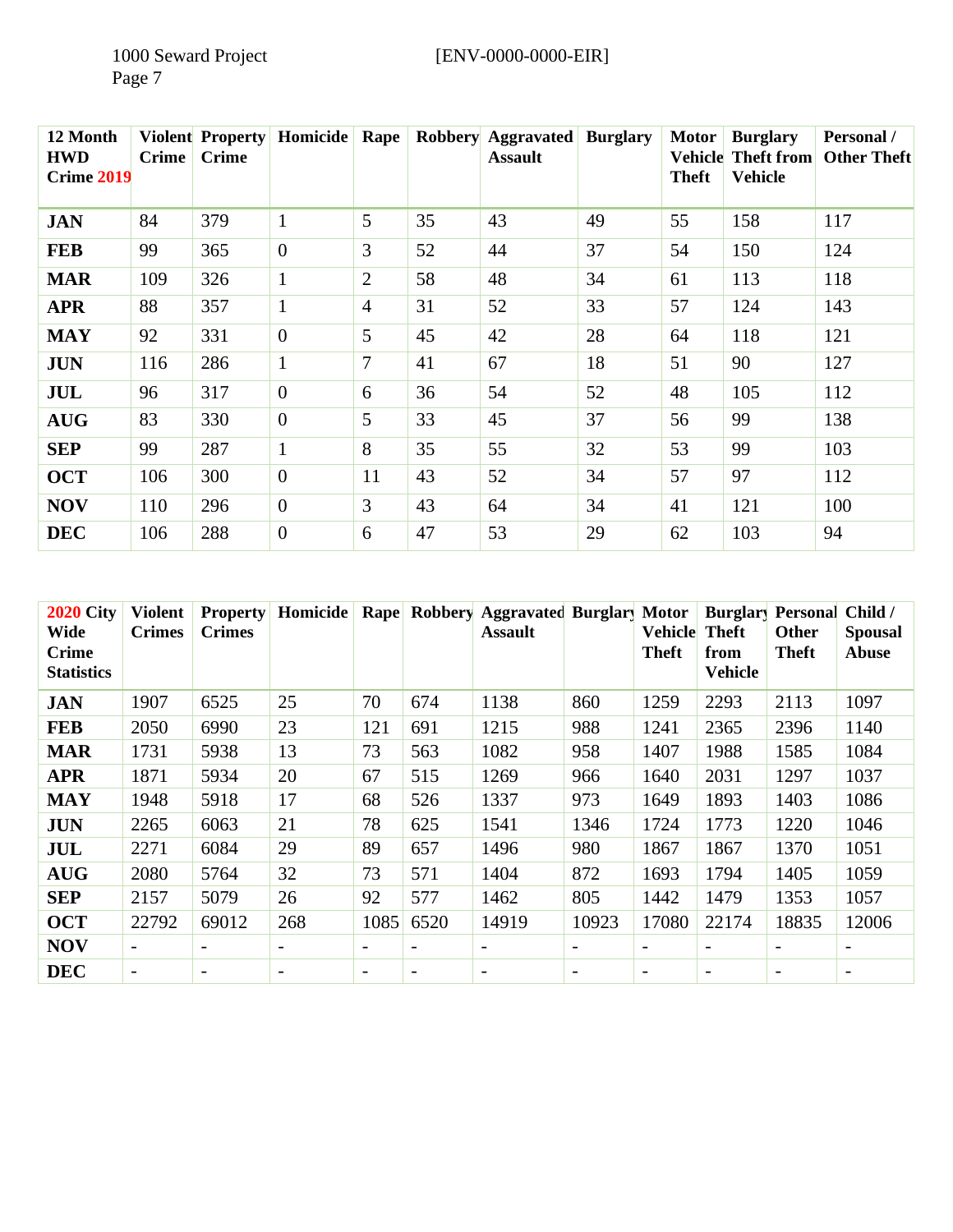| <b>2019 City</b>  | <b>Violent</b> | <b>Property</b> | Homicide | Rape | Robbery | Aggravated     | <b>Burglary</b> | <b>Motor</b>   | <b>Burglary</b> | <b>Personal</b> | Child /        |
|-------------------|----------------|-----------------|----------|------|---------|----------------|-----------------|----------------|-----------------|-----------------|----------------|
| Wide              | <b>Crimes</b>  | <b>Crimes</b>   |          |      |         | <b>Assault</b> |                 | <b>Vehicle</b> | <b>Theft</b>    | <b>Other</b>    | <b>Spousal</b> |
| <b>Crime</b>      |                |                 |          |      |         |                |                 | <b>Theft</b>   | from            | Theft           | <b>Abuse</b>   |
| <b>Statistics</b> |                |                 |          |      |         |                |                 |                | <b>Vehicle</b>  |                 |                |
| <b>JAN</b>        | 2001           | 7473            | 18       | 103  | 741     | 1139           | 1142            | 1315           | 2416            | 2600            | 1099           |
| <b>FEB</b>        | 1937           | 7159            | 14       | 94   | 730     | 1099           | 1082            | 1210           | 2290            | 2577            | 1096           |
| <b>MAR</b>        | 2116           | 6535            | 22       | 78   | 773     | 1243           | 918             | 1185           | 2159            | 2273            | 1149           |
| <b>APR</b>        | 2207           | 7103            | 19       | 117  | 728     | 1343           | 1094            | 1139           | 2269            | 2601            | 1221           |
| <b>MAY</b>        | 2126           | 7160            | 21       | 92   | 734     | 1279           | 1027            | 1152           | 2353            | 2628            | 1245           |
| <b>JUN</b>        | 2231           | 6410            | 22       | 124  | 722     | 1363           | 882             | 1055           | 2181            | 2292            | 1219           |
| JUL               | 2365           | 7071            | 23       | 124  | 711     | 1507           | 961             | 1132           | 2305            | 2673            | 1298           |
| <b>AUG</b>        | 2214           | 7035            | 22       | 107  | 710     | 1375           | 960             | 1196           | 2309            | 2570            | 1359           |
| <b>SEP</b>        | 2110           | 6278            | 21       | 88   | 710     | 1291           | 892             | 1080           | 2116            | 2190            | 1235           |
| <b>OCT</b>        | 2183           | 6991            | 22       | 113  | 773     | 1275           | 929             | 1218           | 2370            | 2474            | 1212           |
| <b>NOV</b>        | 2010           | 7134            | 13       | 101  | 711     | 1185           | 1032            | 1223           | 2426            | 2453            | 1151           |
| <b>DEC</b>        | 2094           | 6952            | 16       | 79   | 758     | 1241           | 986             | 1308           | 2392            | 2266            | 1137           |

| 12 Month HWD<br><b>Crime 2018</b> | <b>Violent Crime</b> | <b>Property</b><br><b>Crime</b> | Homicide | Rape | <b>Robbery</b> | <b>Aggravated Assault</b> |
|-----------------------------------|----------------------|---------------------------------|----------|------|----------------|---------------------------|
| <b>JAN</b>                        | 105                  | 360                             |          | 12   | 48             | 44                        |
| <b>FEB</b>                        | 87                   | 386                             |          | 4    | 44             | 39                        |
| <b>MAR</b>                        | 101                  | 317                             |          | 8    | 40             | 53                        |
| <b>APR</b>                        | 113                  | 334                             |          | 11   | 39             | 63                        |
| <b>MAY</b>                        | 112                  | 391                             |          | 8    | 40             | 63                        |
| <b>JUN</b>                        | 90                   | 305                             |          | 6    | 40             | 44                        |

| JUL        | 121 | 327 |   | 49 | 63 |
|------------|-----|-----|---|----|----|
| <b>AUG</b> | 113 | 338 | 4 | 55 | 53 |
| <b>SEP</b> | 109 | 360 |   | 57 | ЭI |
| <b>OCT</b> | 109 | 394 | ◡ | 45 | 58 |
| <b>NOV</b> | 105 | 404 | ◡ | 52 | 47 |
| <b>DEC</b> | 112 | 339 | O | 52 | 52 |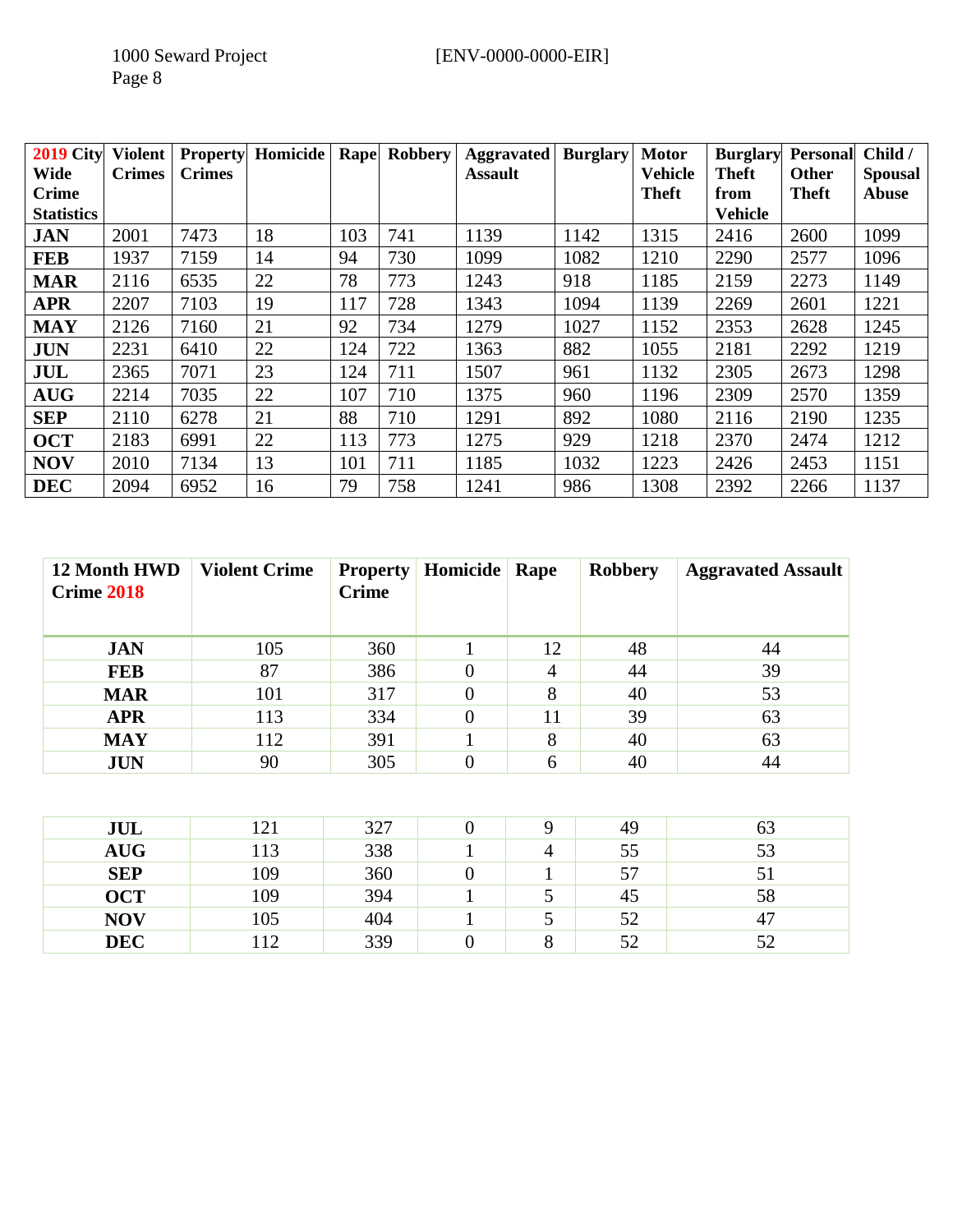| 12 Month HWD<br><b>Crime 2018</b> | <b>Burglary</b> | <b>Motor</b><br>Vehicle<br><b>Theft</b> | <b>Burglary</b><br><b>Theft from</b><br>Vehicle | <b>Personal</b> /<br><b>Other Theft</b> |
|-----------------------------------|-----------------|-----------------------------------------|-------------------------------------------------|-----------------------------------------|
| <b>JAN</b>                        | 69              | 58                                      | 136                                             | 97                                      |
| <b>FEB</b>                        | 56              | 55                                      | 173                                             | 102                                     |
| <b>MAR</b>                        | 40              | 48                                      | 133                                             | 96                                      |
| <b>APR</b>                        | 53              | 45                                      | 125                                             | 111                                     |
| <b>MAY</b>                        | 56              | 74                                      | 164                                             | 97                                      |
| <b>JUN</b>                        | 40              | 66                                      | 126                                             | 73                                      |
|                                   |                 |                                         |                                                 |                                         |

| JUL        | 45 | 59 | 112 | 111 |
|------------|----|----|-----|-----|
| <b>AUG</b> | 40 | 51 | 138 | 109 |
| <b>SEP</b> | 38 | 68 | 150 | 104 |
| <b>OCT</b> | 47 | 71 | 161 | 115 |
| <b>NOV</b> | 43 | 81 | 144 | 136 |
| <b>DEC</b> | 39 | 54 | 147 | 99  |
|            |    |    |     |     |